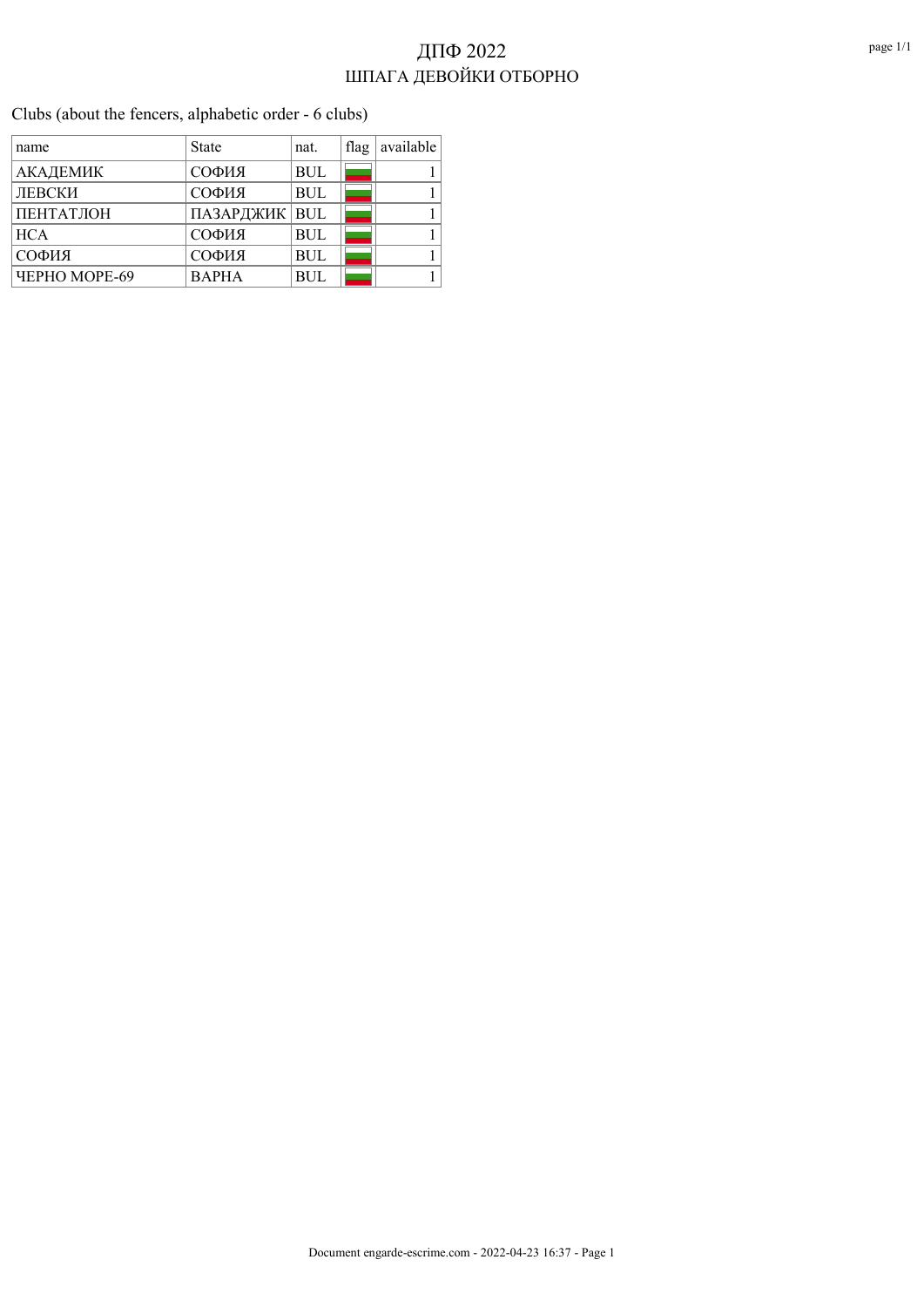Teams (present, ordered by fencer number - 6 teams)

| ran            | number name     |                       | club         | flag |
|----------------|-----------------|-----------------------|--------------|------|
| 1              | 10(235)         | СОФИЯ                 | СОФИЯ        |      |
|                |                 | ВЕЛИСЛАВОВА Виктория  |              |      |
|                |                 | ЕРМЕНКОВА Йоанна      |              |      |
|                |                 | МИТОВА Боряна         |              |      |
|                |                 | СУЧКОВА Александра    |              |      |
| $\overline{2}$ |                 | 18 (1 6 11) ПЕНТАТЛОН | ПЕНТАТЛОН    |      |
|                |                 | ДЕНИНА Кристина       |              |      |
|                |                 | ПЕТКОВА Петя          |              |      |
|                |                 | СТЕФАНОВА Михаела     |              |      |
|                |                 | ТОДОРОВА К. Цветелина |              |      |
| 3              | 30 (7 9 14) HCA |                       | <b>HCA</b>   |      |
|                |                 | ПЕТКОВА Матея         |              |      |
|                |                 | МОРЕЛ Виктория        |              |      |
|                |                 | <b>ЯГОВА</b> Рая      |              |      |
|                |                 | ЧАВДАРОВА Ния         |              |      |
| 4              | 42 (3 16 23)    | ЧЕРНО МОРЕ-69         | ЧЕРНО МОРЕ-6 |      |
|                |                 | ЗХАРИЕВА Елина        |              |      |
|                |                 | КИРОВА Радина         |              |      |
|                |                 | РУСЕВА Зорница        |              |      |
| 5              | ####            | ЛЕВСКИ                | ЛЕВСКИ       |      |
|                |                 | ЗАГОРОВА Михаела      |              |      |
|                |                 | ПОПОВА Яна            |              |      |
|                |                 | ХРИСТОВА Далия        |              |      |
| 6              | 47 (8 17 22)    | АКАДЕМИК              | АКАДЕМИК     |      |
|                |                 | ДИМОВА Симона         |              |      |
|                |                 | МЛАДЕНОВА Жени        |              |      |
|                |                 | СТОЕВА Денница        |              |      |
|                |                 | ТРАЯНОВА Алекс        |              |      |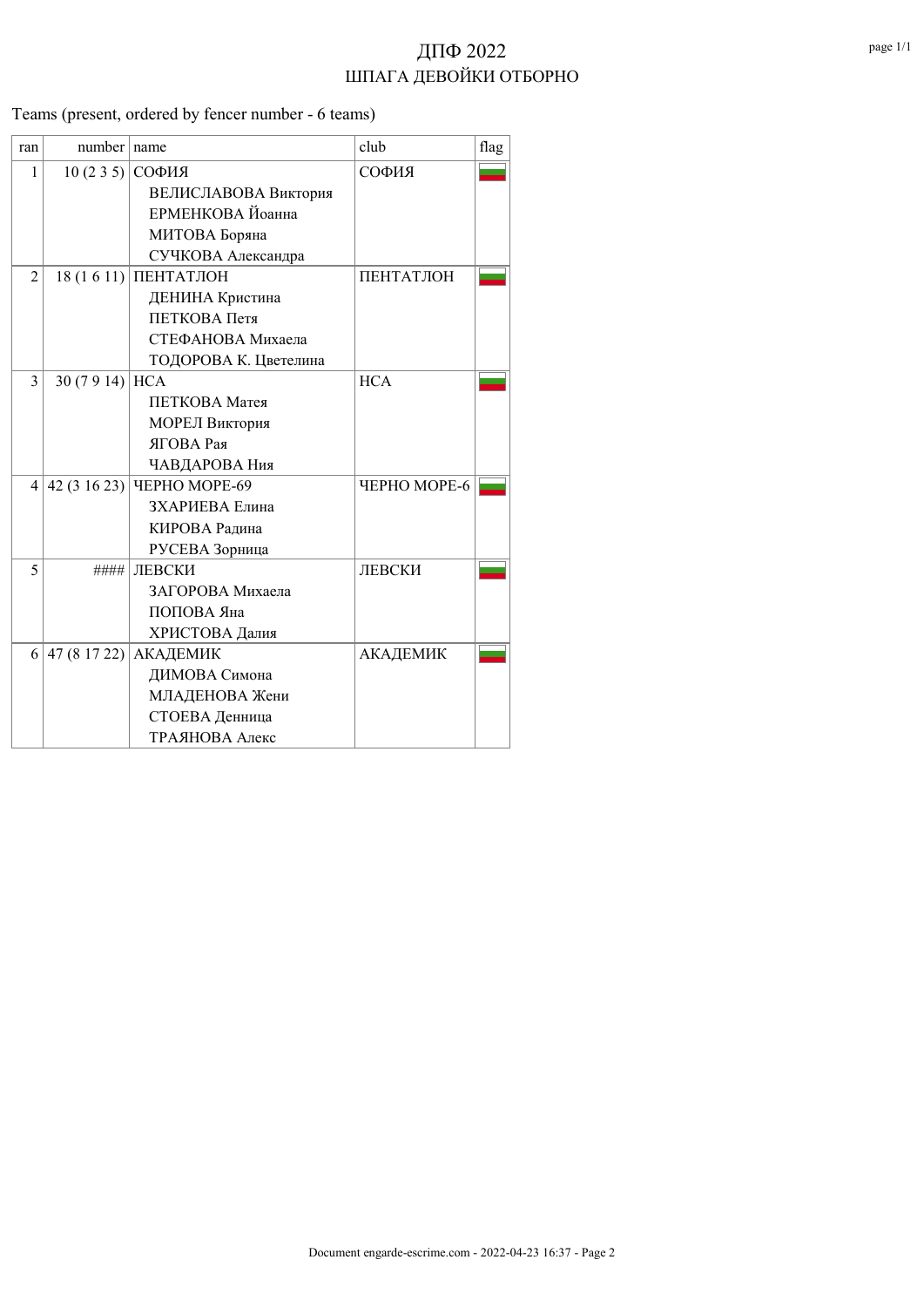Overall number of teams: 6 Number of teams among the 32 first fencers of the FIE ranking: 0

Number of teams of Europ: 6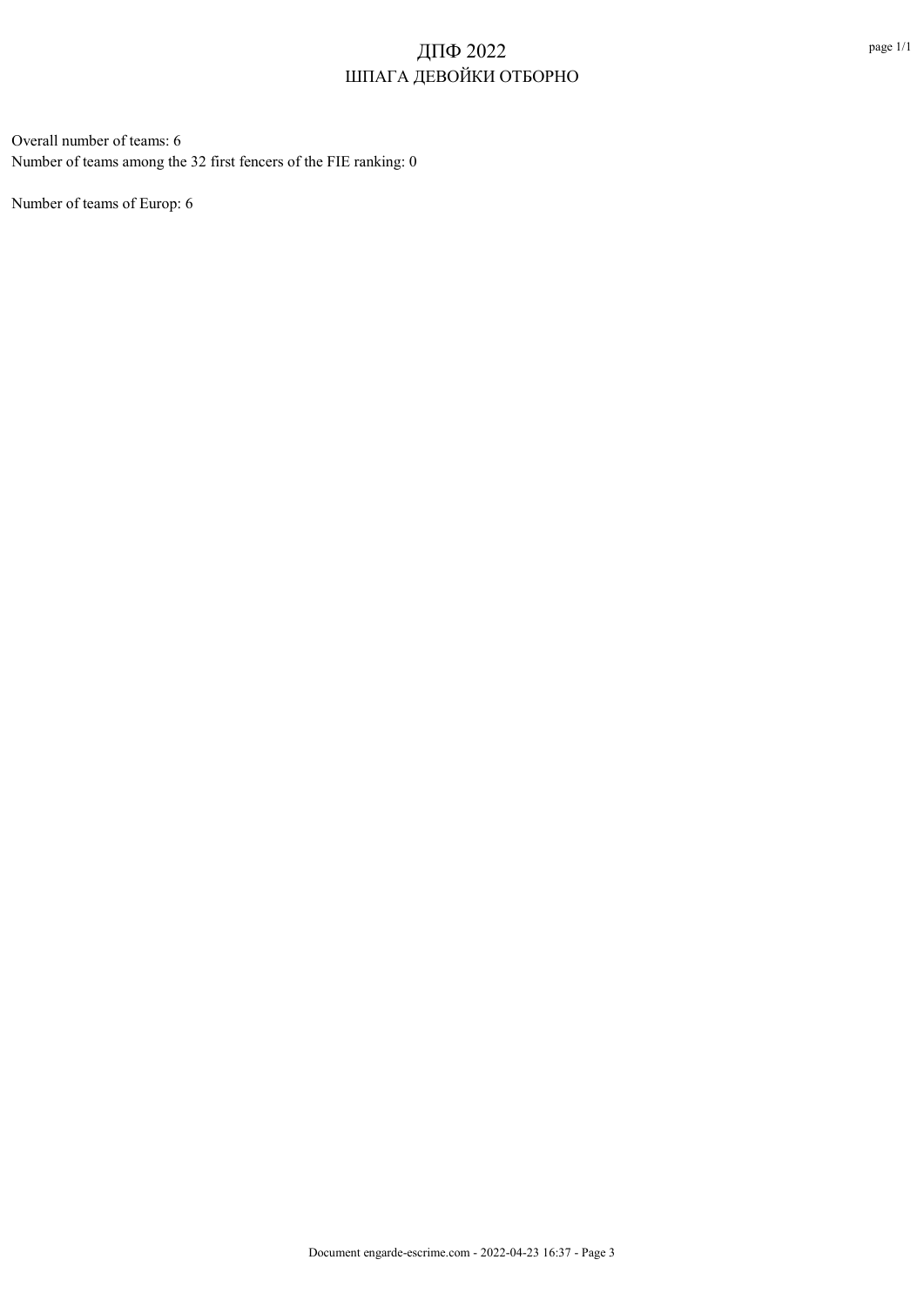Formula of the competition

 $\mathcal{L}_\text{max}$  and  $\mathcal{L}_\text{max}$  and  $\mathcal{L}_\text{max}$  and  $\mathcal{L}_\text{max}$ 

Direct elimination : 6 teams

Main tableau

Tableau for 5th place

Match for 7th place

Match for 3rd place